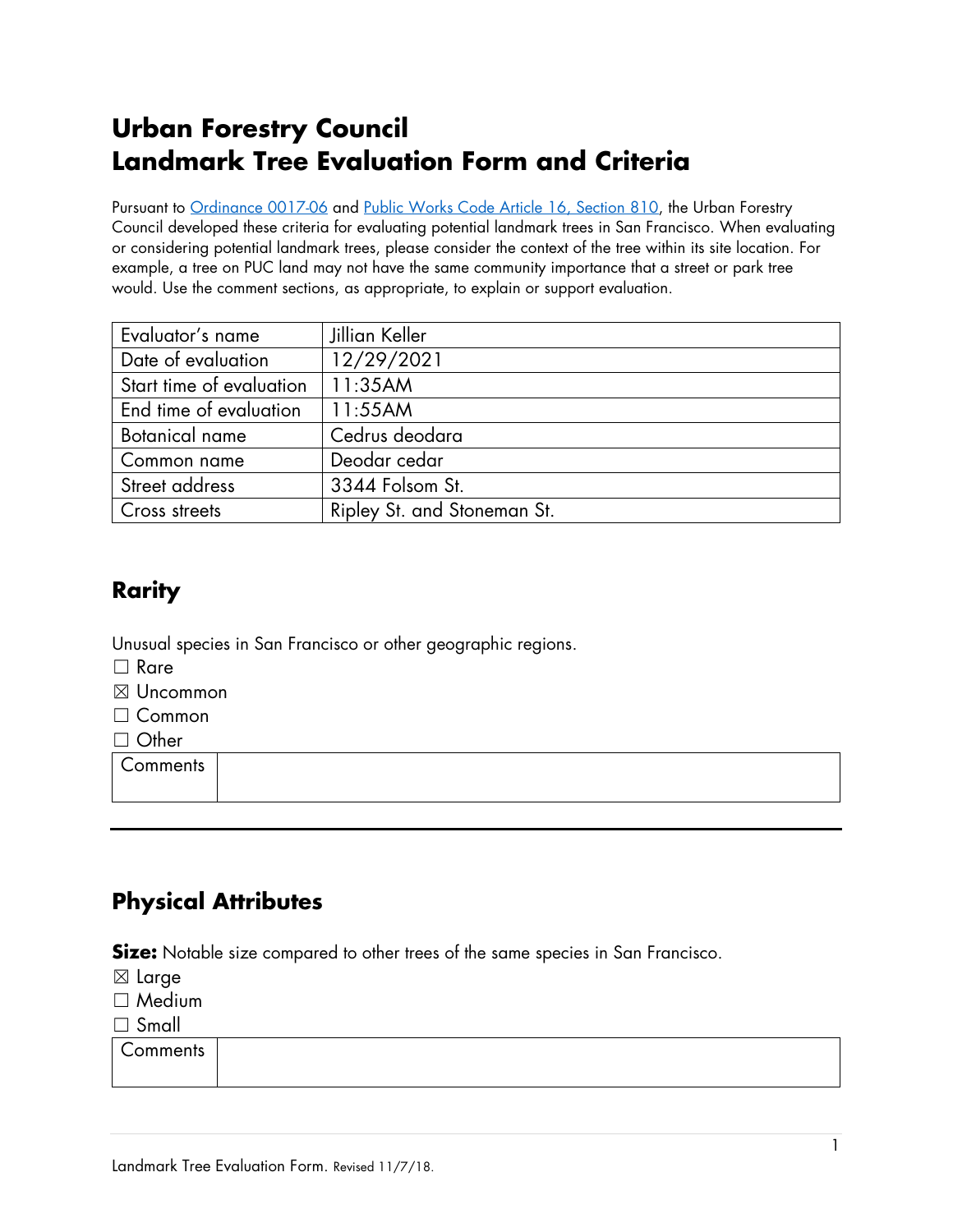**Age:** Significantly advanced age for the species.

☒ Yes

 $\Box$  No

**Comments** 

**Distinguished form:** Tree is an example of good form for its species, has majestic quality or otherwise unique structure.

☒ Yes

 $\Box$  No

Comments | Candelabra tree form.

**Tree condition:** Consider overall tree health and structure, including hazard potential.

☐ Good

☒ Fair

☐ Poor

☐ Potential hazard

Comments Crown is slightly thin. Ivy beginning to climb up lower trunk needs to be removed. Attachments look secure.

#### **OVERALL CATEGORY RATING**

Do the **physical attributes** of this tree support a recommendation for Landmark status? ☒ Yes

- □ Partially
- ☐ No

# **Historical Attributes**

Historical association: Any relation to a historic or cultural building, site, street, person,

event, etc.

☒ Yes

☐ None apparent

Comments Part of one of the oldest properties in the area

**Profiled in a publication or other media for its** *historic* **value:** Tree has received coverage in print, internet, media, etc. Attach documentation or provide links if appropriate.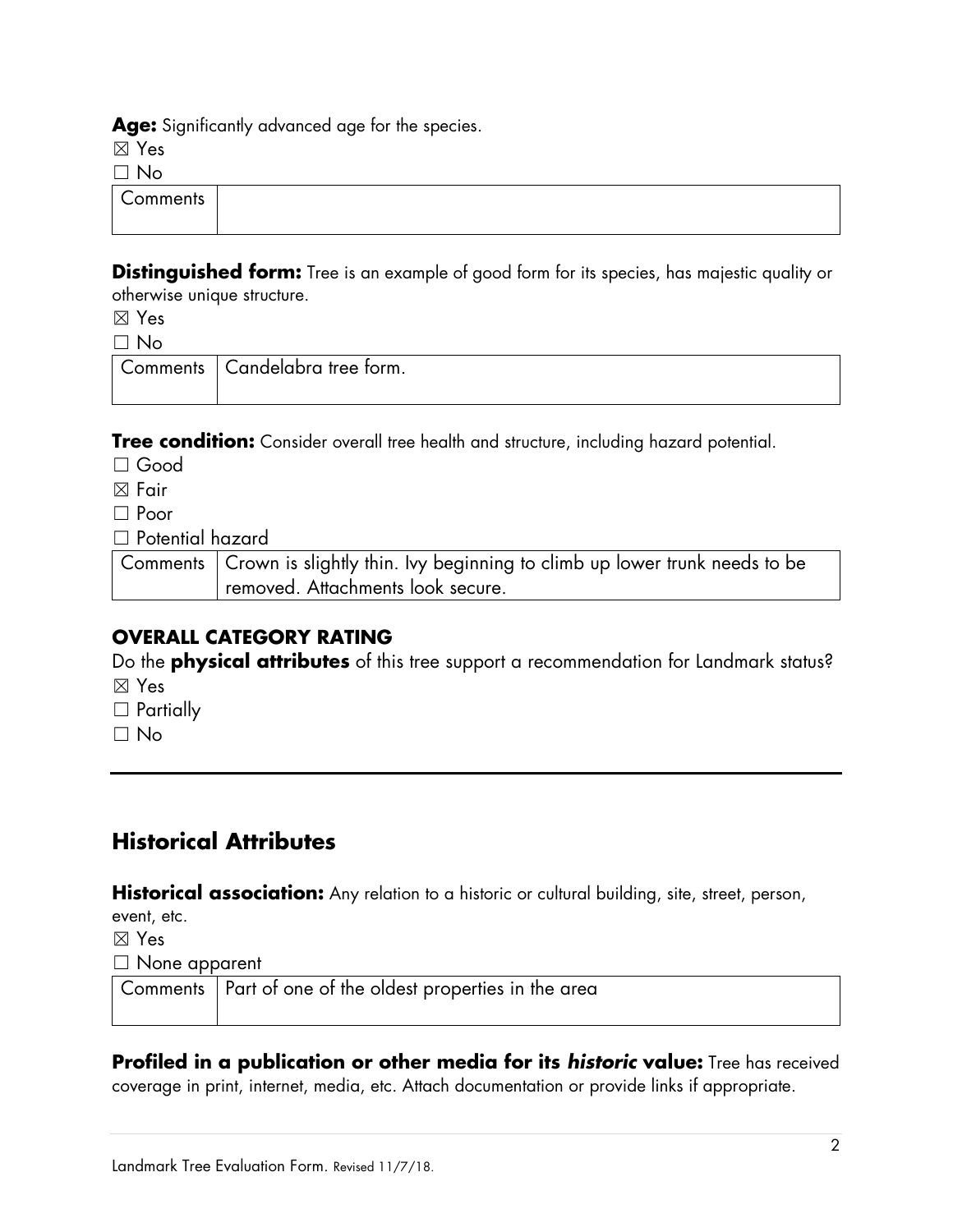☐ Yes

☒ Unknown

**Comments** 

#### **OVERALL CATEGORY RATING**

Do the **historic attributes** of this tree support a recommendation for Landmark status? ☒ Yes

□ Partially

 $\Box$  No

## **Environmental Attributes**

**Prominent landscape feature:** A striking and outstanding natural feature.

☒ Yes

 $\Box$  No

**Comments** 

**Low tree density:** Tree exists in a neighborhood with very few trees.

☒ Low

☐ Moderate

 $\Box$  High

Comments There are many trees in this area

**Interdependent group of trees:** This tree is an integral member of a group of trees and removing it may have an adverse impact on the adjacent trees.

☐ Yes

☒ No

**Comments** 

**Visible or accessible from public right-of-way:** High visibility and/or accessibility.

☒ Yes

 $\Box$  No

| Comments   Visible from the street. Inaccessible to the public. |
|-----------------------------------------------------------------|
|                                                                 |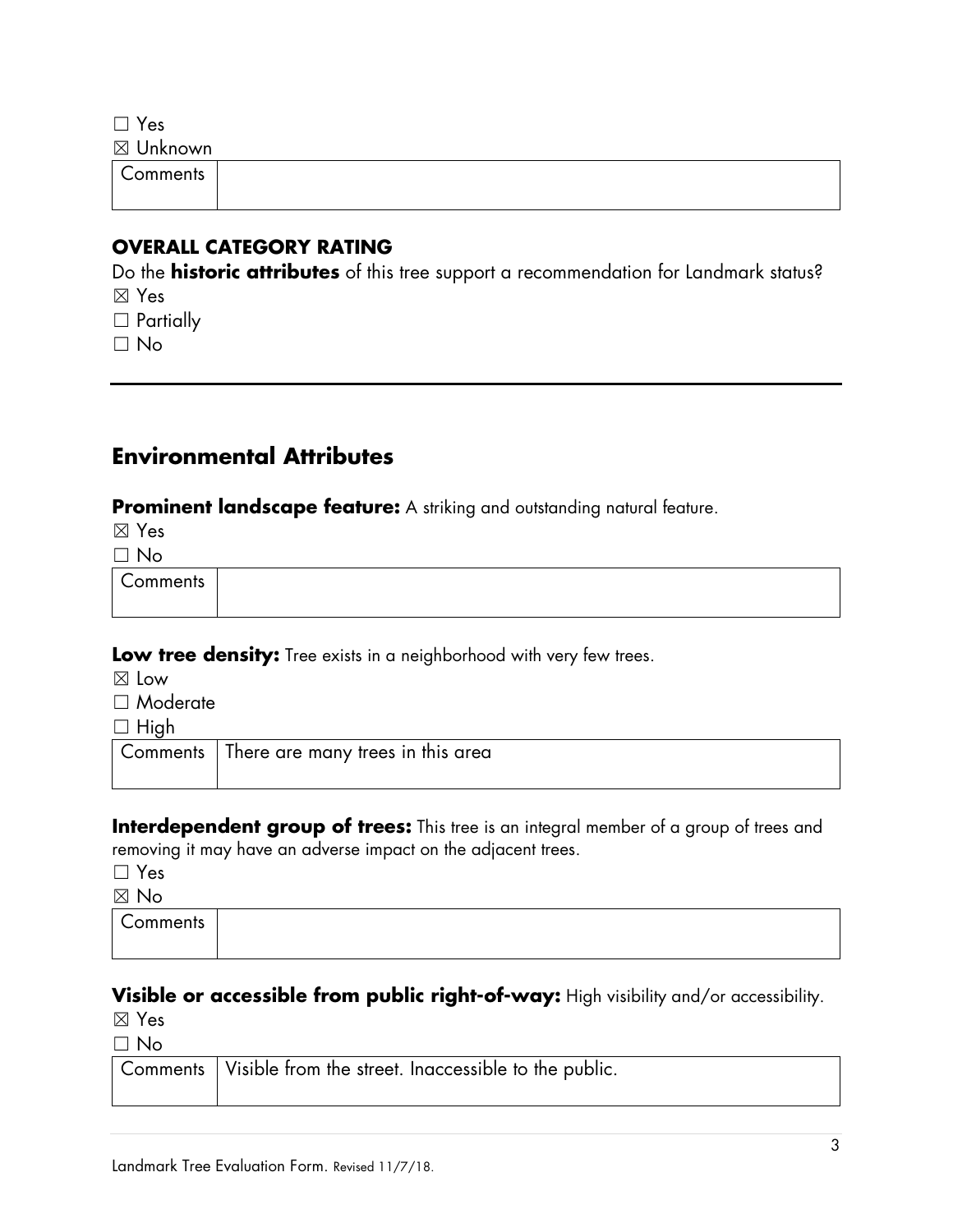**High traffic area:** Tree is in an area that has a large volume of vehicle, pedestrian, or bike traffic and has a potential traffic-calming effect.

☒ Yes

 $\Box$  No

| Comments   Many people pass by the property on the way to Bernal Heights Park |
|-------------------------------------------------------------------------------|

**Important wildlife habitat:** Species has a known relationship with wildlife to which it provides food, shelter, nesting potential, etc.

☒ Yes

☐ No

| Comments   Birds of prey like to perch on tall trees |
|------------------------------------------------------|

#### **Erosion control:** Tree prevents soil erosion.

☐ Yes

☒ No

**Comments** 

**Wind or sound barrier:** Tree reduces wind speed or mitigates undesirable noise.

☒ Yes

 $\Box$  No

**Comments** 

### **OVERALL CATEGORY RATING**

Do the **environmental attributes** of this tree support a recommendation for Landmark status?

☒ Yes

□ Partially

☐ No

# **Cultural Attributes**

**Neighborhood appreciation:** Multiple indicators such as letters of support, petition(s), outdoor gatherings, celebrations adjacent or related to the tree, etc. Attach documentation. ☐ Yes